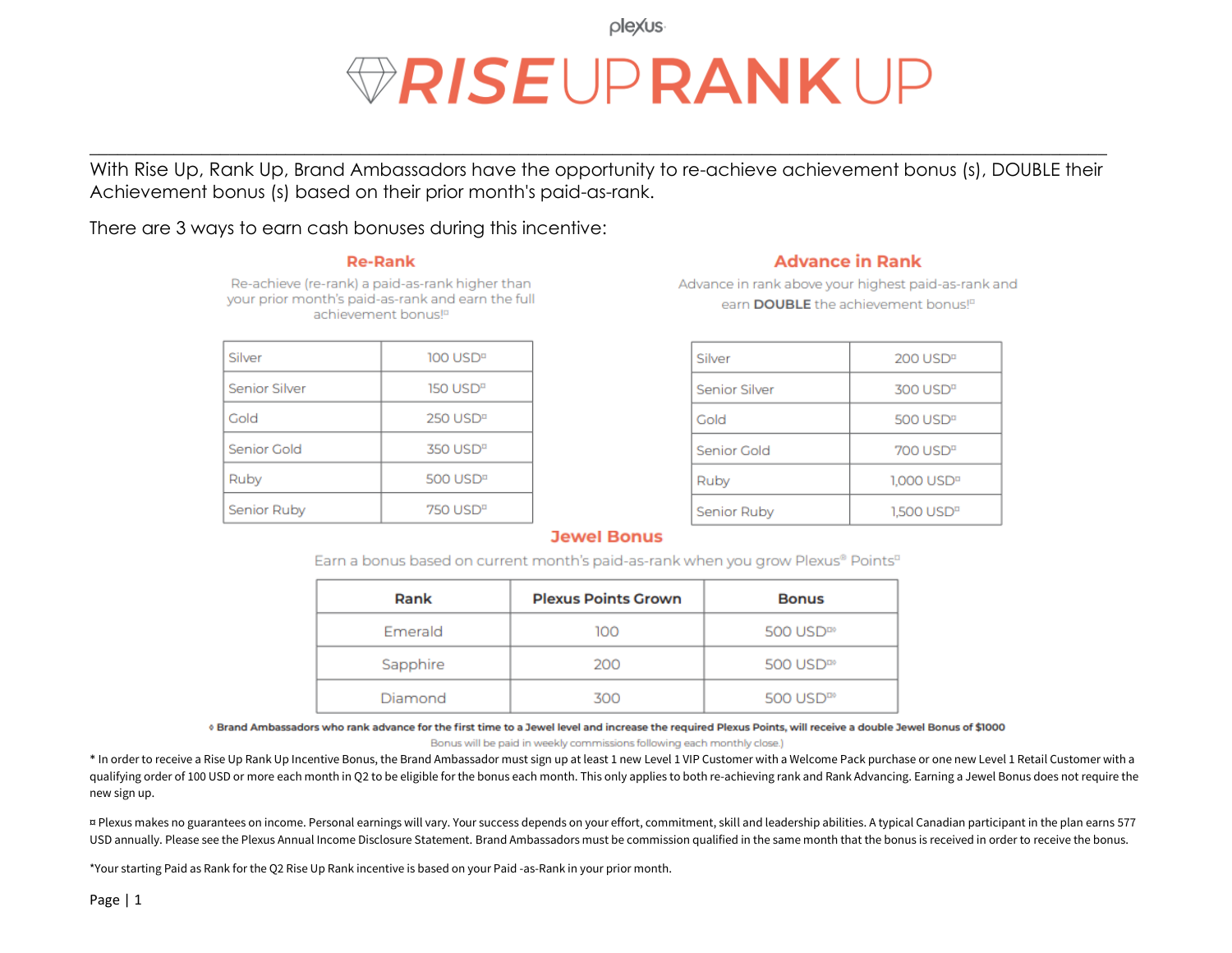plexus

# *VRISEUPRANKUP*

#### **Re-Rank Scenarios**

| <b>Highest Achieved Rank</b> | <b>Prior Month Paid as Rank*</b> | <b>April Paid as Rank</b> | May Paid as Rank | <b>Incentive Cash Bonus Paid</b> |
|------------------------------|----------------------------------|---------------------------|------------------|----------------------------------|
| Rubv                         | Gold                             | Senior Gold               | Senior Gold      | \$350.00 USD                     |

**Description:** Traci's Highest Achieved Rank is Ruby. In March, Traci's paid-as rank is Gold and is her starting rank for the incentive. In April, her Paid as Rank was Senior Gold, and had a new level 1 sign up. Traci earned a Senior Gold achievement bonus of \$350 for April.

| <b>Highest Achieved Rank</b> | <b>Prior Month Paid as Rank*</b> | <b>April Paid as Rank</b> | May Paid as Rank | <b>Incentive Cash Bonus Paid</b> |
|------------------------------|----------------------------------|---------------------------|------------------|----------------------------------|
| Gold                         | Senior Silver                    | Senior Silver             | Gold             | \$250.00 USD in May              |

**Description:** Brooke's Highest Achieved Rank is Gold. In March, Brooke's paid-as rank is Senior Silver and is her starting point for the incentive. Brooke maintained Senior Silver in April. In May, she re-ranked to Gold, and had a new level 1 sign up. Brooke earned a Gold achievement bonus of \$250.

### **Re-Rank Not Qualified Scenario**

| <b>Highest Achieved Rank</b> | Prior Month Paid as Rank* | April Paid as Rank | <b>May Paid as Rank</b> | <b>Incentive Cash Bonus Paid</b> |
|------------------------------|---------------------------|--------------------|-------------------------|----------------------------------|
| Emerald                      | Rubv                      | Ruby               | Senior Ruby             | \$0.00 USD                       |

**Description:** Michelle's Highest Achieved Rank is Emerald. Her March paid-as rank is Ruby, making it her starting point rank for the incentive. In May, she re-ranks to Senior Ruby. However, due to not having any new level 1 sign ups, she does not earn a Rise Up Rank Up incentive bonus in May.

\* In order to receive a Rise Up Rank Up Incentive Bonus, the Brand Ambassador must sign up at least 1 new Level 1 VIP Customer with a Welcome Pack purchase or one new Level 1 Retail Customer with a qualifying order of 100 USD or more each month in Q2 to be eligible for the bonus each month. This only applies to both re-achieving rank and Rank Advancing. Earning a Jewel Bonus does not require the new sign up.

¤ Plexus makes no guarantees on income. Personal earnings will vary. Your success depends on your effort, commitment, skill and leadership abilities. A typical Canadian participant in the plan earns 577 USD annually. Please see the Plexus Annual Income Disclosure Statement. Brand Ambassadors must be commission qualified in the same month that the bonus is received in order to receive the bonus.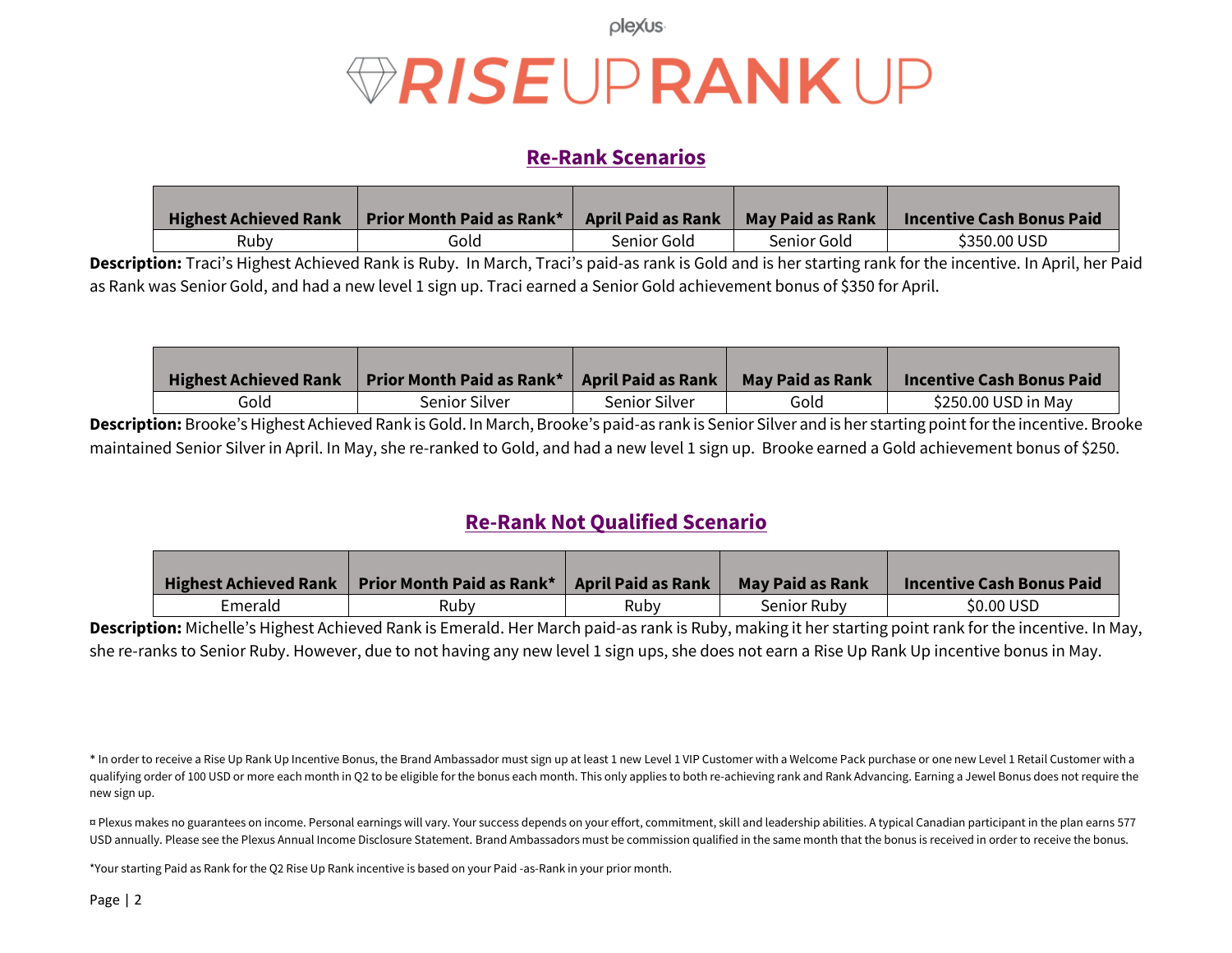plexus

## *RISEUPRANKUP*

### **Rank Advancement Scenario**

| <b>Highest Achieved Rank</b> | <b>May Paid as Rank</b> | <b>Rise Up Rank Up Bonus Paid</b> |
|------------------------------|-------------------------|-----------------------------------|
| Senior Gold                  | Ruby                    | \$1000 in May                     |

**Description:** Amy's Highest Achieved Rank is Senior Gold. In May, Amy rank advances to a NEW highest paid-as rank of Ruby earning her double the Ruby First Time Achievement bonus of \$500, for \$1,000 with Rise Up Rank Up.

| <b>Highest Achieved Rank</b> | <b>May Paid as Rank</b> | <b>Rise Up Rank Up Bonus Paid</b> |
|------------------------------|-------------------------|-----------------------------------|
| <b>Senior Silver</b>         | Gold                    | \$500 in May                      |

Description: Kristen's Highest Achieved Rank is Senior Silver. In May, Kristen rank advances to a NEW highest paid-as rank of Gold earning her DOUBLE the Gold First Time Achievement bonus of \$250, for \$500 with Rise Up Rank Up.

### **Rank Advancement Not Qualified Scenario**

| <b>Highest Achieved Rank</b> | <b>May Paid as Rank</b> | <b>Rise Up Rank Up Bonus Paid</b> |
|------------------------------|-------------------------|-----------------------------------|
| Gold                         | Gold                    | \$0 in May                        |

**Description:** Matt's Highest Achieved Rank is Gold. In May, Matt's paid as rank is Gold. Matt did not earn a Rise Up Rank Up bonus in May as he did not achieve a new high rank.

\* In order to receive a Rise Up Rank Up Incentive Bonus, the Brand Ambassador must sign up at least 1 new Level 1 VIP Customer with a Welcome Pack purchase or one new Level 1 Retail Customer with a qualifying order of 100 USD or more each month in Q2 to be eligible for the bonus each month. This only applies to both re-achieving rank and Rank Advancing. Earning a Jewel Bonus does not require the new sign up.

¤ Plexus makes no guarantees on income. Personal earnings will vary. Your success depends on your effort, commitment, skill and leadership abilities. A typical Canadian participant in the plan earns 577 USD annually. Please see the Plexus Annual Income Disclosure Statement. Brand Ambassadors must be commission qualified in the same month that the bonus is received in order to receive the bonus.